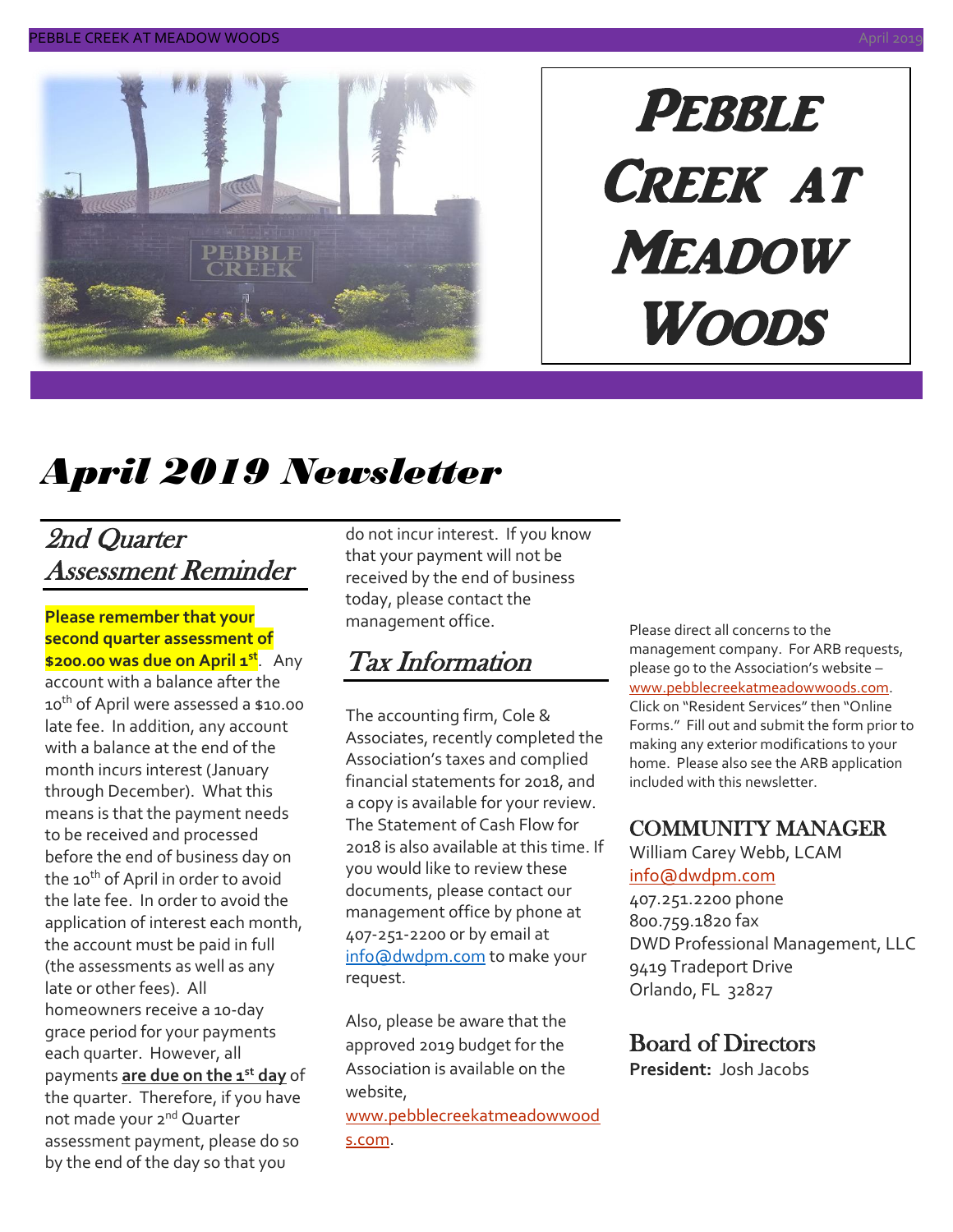### Feral or Unsupervised Animals

It has been brought to the attention of the Board that some of the residents are feeding the stray animals in the community or they are allowing their animals to roam outside without supervision. According to Orange County Animal Control anyone who feeds stray/feral animals is considered the owners of these animals and is responsible for them. Please follow all Orange County ordinances regarding feral animals and please supervise and leash all pets when they are outside of your home. Allowing pets to roam freely outside poses a danger to your pets as well as to people within the community.

If you would like to report an issue related to a feral or unsupervised animal, please contact Orange County Animal Control at 407-836-3111.

Thank you for your cooperation and understanding in this matter.



### Reporting Street Light Outages

If you notice a street light out on your street, please call Duke Energy at 407-629-1010 to report the street name or section where the light is located. You may also visit the following website to report the outage: [https://www.duke-energy.com/customer-service/request-light-repair.](https://www.duke-energy.com/customer-service/request-light-repair)

Please contact the management office if you need assistance or if you have any questions.

### Parking Regulations

If your vehicle is parked on the street at night in the community, your car may be towed. Per the rules and regulations of our community, all vehicles must be parked in your garage or driveway at night. If a vehicle is parked on the street between the hours of 12 AM – 6 AM, it may be towed **without warning at the owner's expense**.

**If you are planning a special event or party**, and you will have guests parked in the street from 12 AM – 6 AM, please contact the management office to make arrangements **at least 24 hours in advance** so we may inform the towing company and so we have time for you to pick up parking permits from the management office. Please be aware that the maximum number of vehicles permitted is 10. During the If your vehicle or a vehicle of a guest is towed due to a violation of the parking rules and regulations, you should **contact the towing company to resolve the situation**. *Do not call DWD Professional Management regarding a towing issue*. The Board has not authorized the management company to make ANY exceptions to the parking rules and regulations. If you do not follow these parking rules, you will be towed **at your own expense** and **will not be reimbursed for any reason**.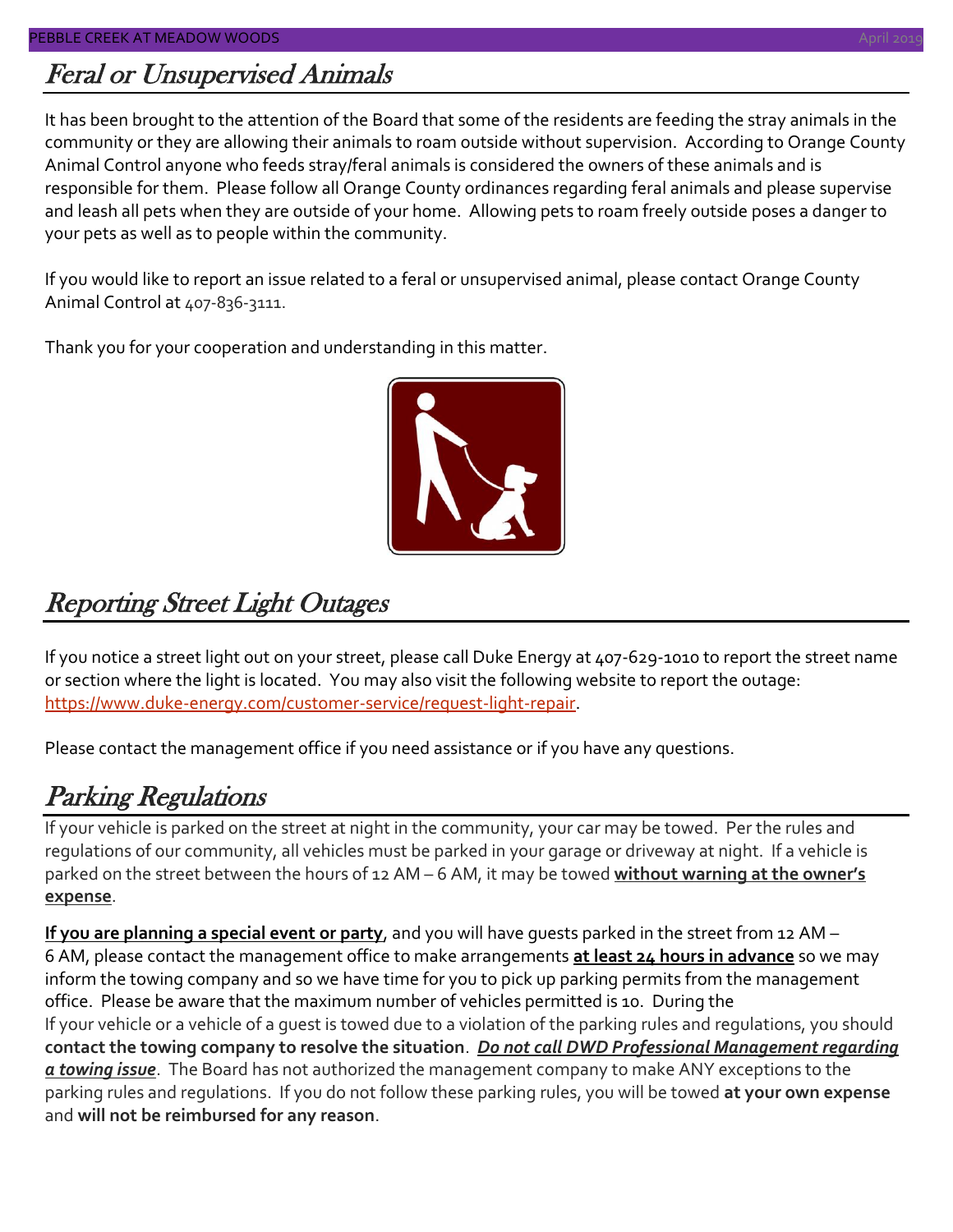Please be advised that the towing company, **Universal Towing and Recovery**, has moved from their previous location. The towing company's contact information is as follows: **Universal Towing and Recovery, 407-816- 0102, 206 6th Street, Lot 300 Orlando, Florida 32824.**

### Please Pick-Up After Your Pets

We understand that many of the residents in our community are pet owners. Owning a pet is a wonderful experience for the "parent" and it brings many joys to you as well. However, having a 4-legged addition to your family also brings many responsibilities.

If your new bundle of joy happens to be a dog, then one of the responsibilities is picking up after your pet. When you live in a community you cannot just let your dog out and then close the door. **Your pet must be on a leash at all times, and any pet waste MUST be picked up and disposed in a waste receptacle**. This is not only a community rule; it is an Orange County ordinance as well.

Dog waste is a hazardous substance and causes damage to grass and may spread illnesses to others. Thank you for your understanding and cooperation in this matter.

### Off-Duty Sheriff's Deputy Patrols and Suspicious Activity

Your community is patrolled several days per month by an off-duty Orange County Sheriff's Deputy. The deputy is on patrol to spot suspicious activity, to help enforce traffic laws, and to help the people in communities we manage in Meadow Woods. If you see the deputy on patrol, and if you have noticed any suspicious activity, please stop the deputy and talk with him regarding your concerns. You should also call the Orange County Sheriff's Department at (407) 836-4357 to report suspicious or criminal activities. **The Sheriff's Department is the only organization charged with the protection of your property, and they are the only organization with the authority to approach and stop these people and their activities**.

Please be aware that the deputy is only able to enforce state law and county ordinances. If you see a community violation (i.e., parking on the grass, people with water balloons in the pool area, etc.), please call DWD Professional Management to address these concerns. Thank you.

### Noise Complaints

Please be aware that Orange County Sheriff's Department does not have any set time for enforcing the noise violation ordinance. According to our local deputy, the Disturbance of the Peace Statute is enforceable any time of day. **If you feel that your neighbors are violating the noise ordinance, please contact the Orange County Sheriff's Department to file a complaint at 407-836-4357**. The Sheriff's Department will then send a deputy to request the responsible party to tone down their gathering. If a second request is made concerning the same disturbance, the Sheriff's Department will take the necessary actions to ensure your neighbors follow the noise ordinance.

Please be aware that the Association is not responsible for enforcing County ordinances. Only the Sheriff's Department may enforce County ordinances and laws. If you have any questions or concerns regarding this issue, please contact the management office.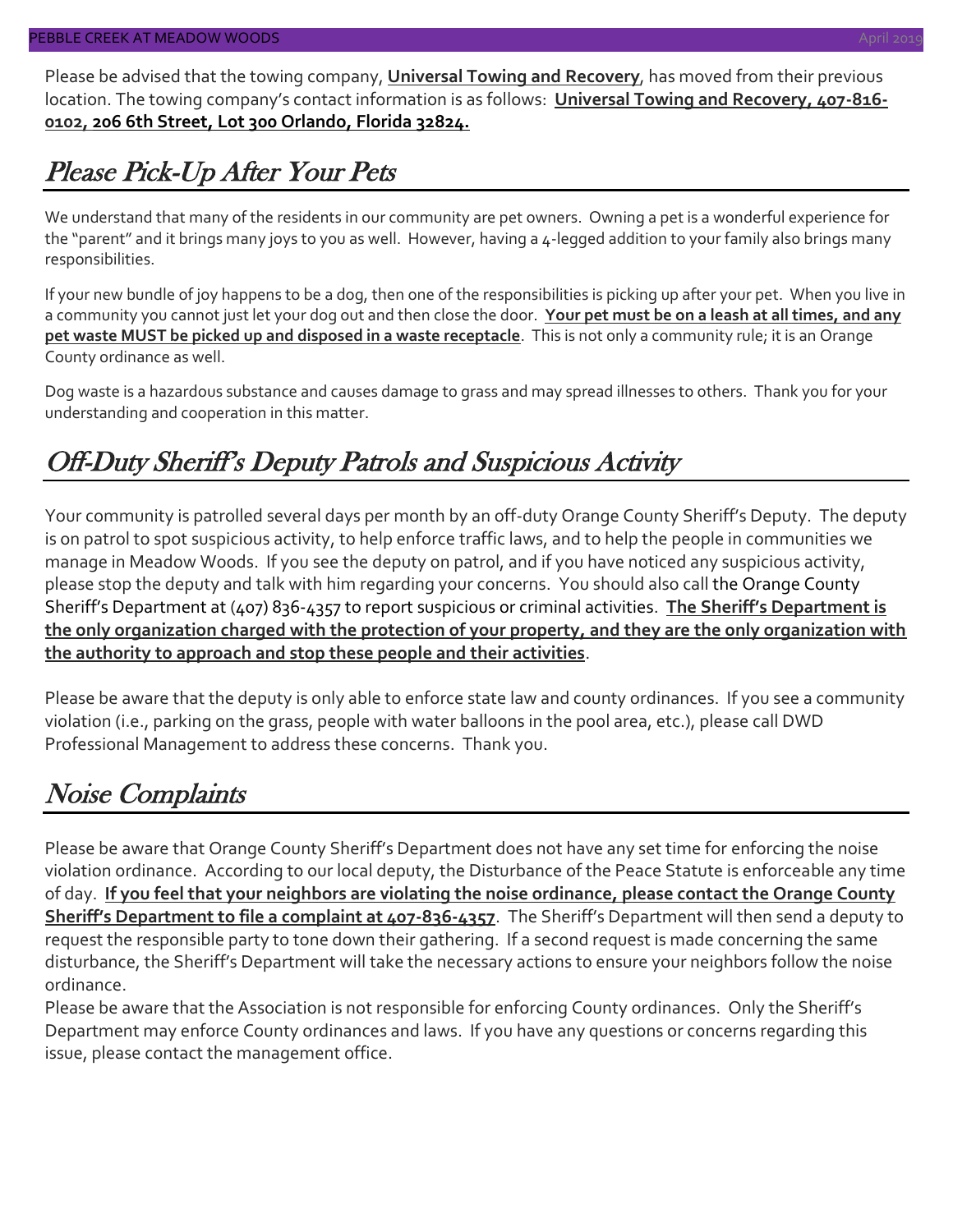### Architectural Changes (Exterior Modifications)

It has come to our attention that some homeowners are not familiar with the steps of the Architectural Review process. That is quite understandable. We would like to take this opportunity to help anyone in our community better understand this process.

If you are going to make any changes to the front of your property, including landscaping changes, or if you intend to make any structural changes to your property (i.e., room additions, pools, screen enclosures), then you will need to fill out the Architectural Review Committee (ARC) application.

These applications will always be available on your community's website and they are included in the monthly newsletter (please see the form below). Please follow the instructions on the form and submit all of the required documents for your requested change. When you are submitting an application to the ARC, remember to include the following:

1. Two (2) copies of the property survey that show the location of the proposed changed, alteration, renovation or addition.

- 2. Two (2) drawings of your plan(s).
- 3. Two (2) copies of color samples, if applicable.

Please note that applications submitted by fax or without two (2) copies of the survey, drawing, or color sample will be considered incomplete. If an application is incomplete, it will not be processed and will be returned to you.

Finally, please be aware that the Association has architectural guidelines indicating the list of approved color schemes for painting your home and the shingle colors for any roof replacements. If you would like to review these guidelines, please visit the Association's website at the following link: [https://pebblecreekatmeadowwoods.weebly.com/architectural-change-form.html.](https://pebblecreekatmeadowwoods.weebly.com/architectural-change-form.html) You may also find the approved color schemes on the Sherwin Williams website using the following link: [https://www.sherwin-williams.com/homeowners/color/find-and-explore-colors/hoa/orlando/fl/pebble-creek-at](https://www.sherwin-williams.com/homeowners/color/find-and-explore-colors/hoa/orlando/fl/pebble-creek-at-meadow-woods/)[meadow-woods/](https://www.sherwin-williams.com/homeowners/color/find-and-explore-colors/hoa/orlando/fl/pebble-creek-at-meadow-woods/)

If you have any questions, please call us at 407-251-2200, and we will be happy to assist you. Also note that management does NOT approve or deny any of these requests. We collect the applications and then submit them to the community's Architectural Review Committee (ARC). The ARC is a group of volunteer homeowners who review the applications and approve or deny the applications based on your community's written criteria (the architectural guidelines). Per Florida Statutes, this process may take up to 30 days.

As soon as the Committee makes a decision, we will mail you the letter of approval or denial. Please make sure you do not proceed with any improvements until you have heard from the Committee. I hope this helps everyone understand the Architectural Review process a little better. If this still leaves you with any questions, please feel free to contact our management office.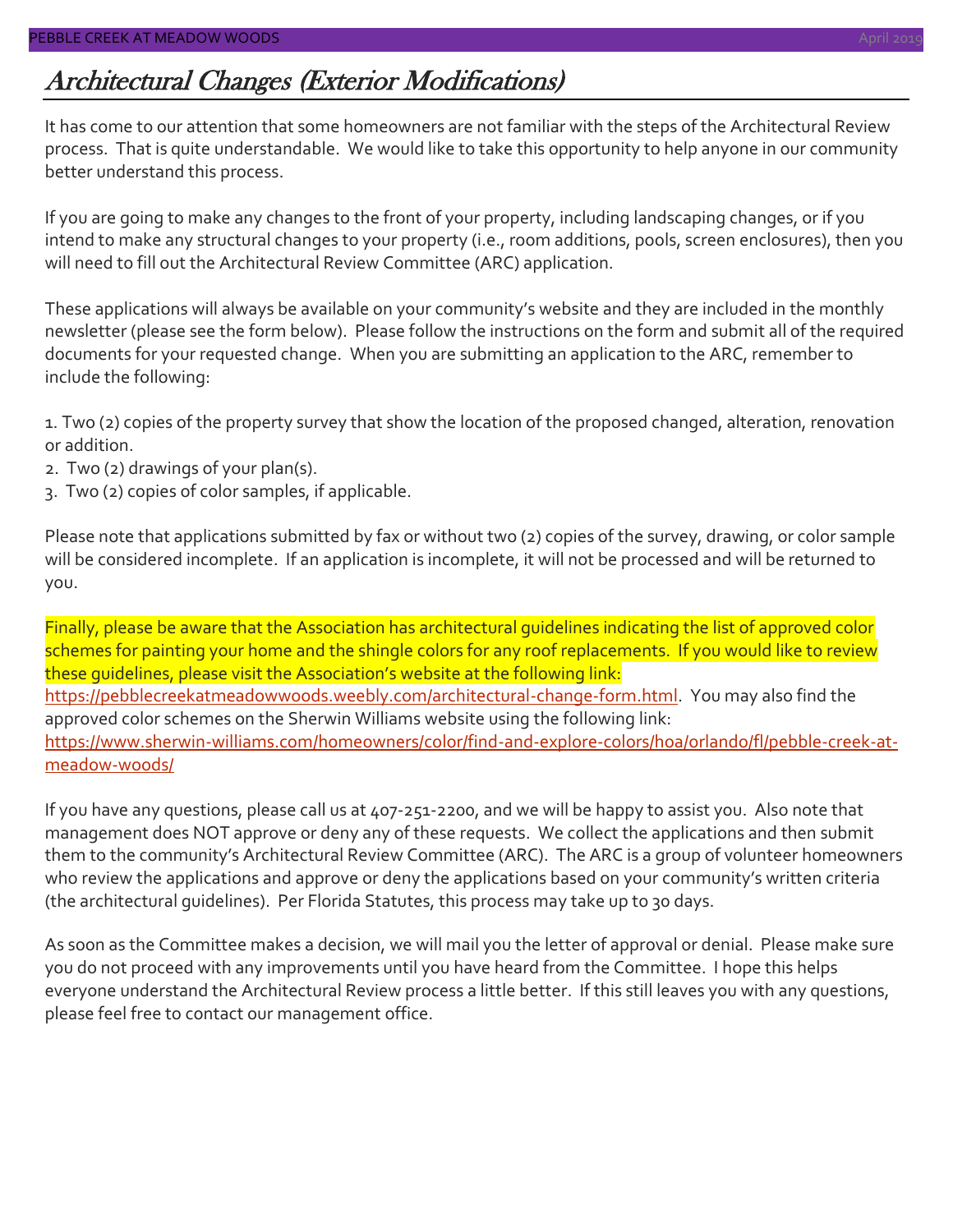#### Pool Rules

Please be advised that the pool closes at sundown every day. No unauthorized people may enter the pool after this time. Many people ask why the Association has chosen to close the pool at sundown. The answer is simple. **We did NOT choose this time**. The State of Florida decided this for us! *Since there is not enough light per State guidelines, we must close the pool when the sun goes down*.

Next, there is a list of pool rules located in the pool area. Please take a minute and review these rules. One of the most important rules is the age limit for use. If you are under the age limit, *you may NOT use the pool without a parent or guardian being present.* Accidental drowning in a swimming pool is a leading cause of death in Florida for children. Please be advised there are no lifeguards at the pool, and the maintenance personnel are *not* trained in CPR or pool safety. Failure to comply with the Pool Rules may also result in you being asked to leave the area.

Thank you for your cooperation with this matter. If you have any additional concerns or questions regarding this issue, please contact the management office.

### Please Lock Your Vehicles

Please make sure your vehicles are locked at night and all valuables that do not need to be in your vehicles are removed on a nightly basis. If you do notice someone looking in car windows, or trying to force open a car door, please call the Orange County Sheriff's Department at (407) 836-4357. Thank you.

#### Monthly Property Inspections

The community management company is tasked by the Board of Directors each month to complete an inspection of all properties within the community. Below is a list of some of the violations that they will be on the look-out for during these inspections:

- **1)** Lawns that need maintenance or full replacement (weeds, dead spots, irrigation issues, etc.)
- 2) Houses that may need pressure washing or painting. Please be aware if the paint looks faded over 50% of the visible structure, if the concrete blocks are showing through the paint over 10% of the visible structure, or if there are settling cracks throughout the home that require caulking, then we will ask for the homeowner to repaint the house
- 3) Roofs that need pressure washing.
- 4) Fences in need of cleaning and/or repair
- 5) Driveways that may need repairs or pressure washing
- 6) Weeds and grass in flower beds and missing mulch or stones in flower bed area
- 7) Roofs with mold or broken/missing shingles
- 8) Parking in the grass
- 9) Commercial vehicles, recreational vehicles, or trailers in driveways

The community management company's staff members will inspect each property from the road in a vehicle, and they will take pictures of any violations. They will not go onto your property to complete their inspection. Please be kind to the inspectors when they are completing their monthly inspections. The staff members will always identify themselves when approached if you have questions. However, please do not approach them in a hostile or negative manner. They are there to complete a job as directed by the Board of Directors and to help the community.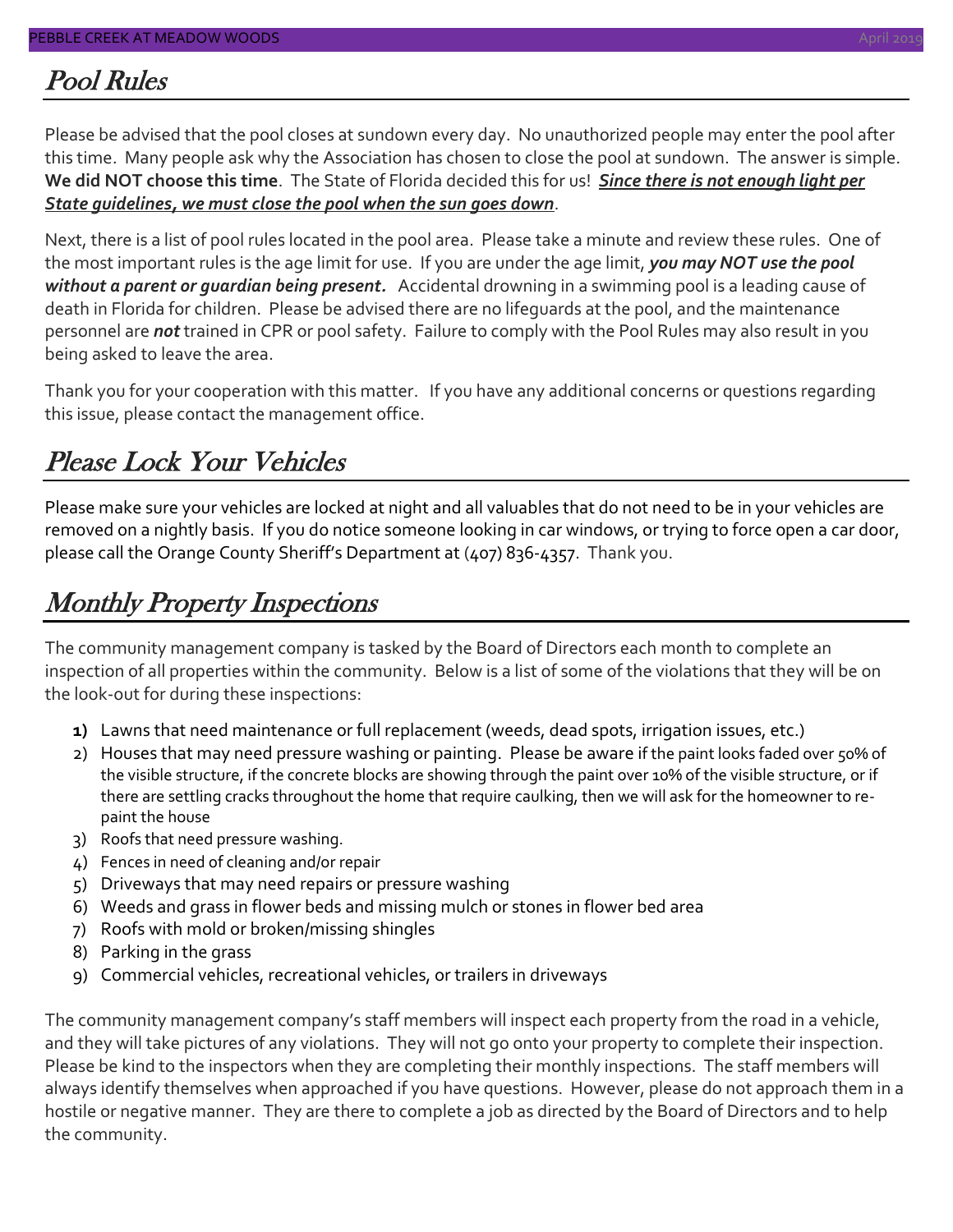If the inspectors find any problems with the exterior of your home, the management company will send you a letter notifying you of the violation. If you receive a violation letter, please feel free to contact the management company via email or by phone if you have any questions or if you need more time to correct the area of concern. The management company will work with you to make the needed improvements. Communication is very important so we can work together to maintain and improve our property values. Thank you for your cooperation regarding these matters.

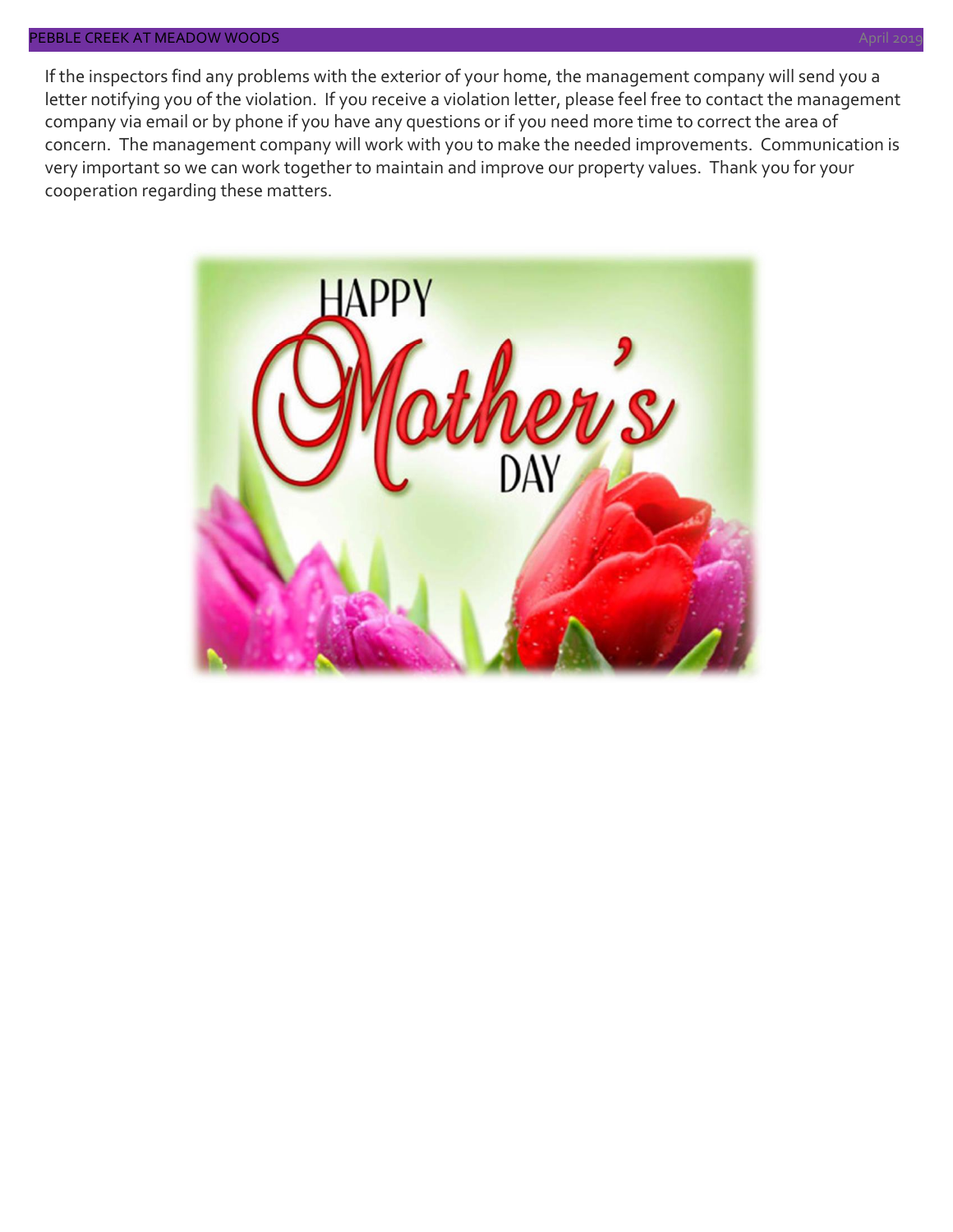### Community Services Phone Numbers

#### **Emergency:**

| Fire, Police, Medical Emergency: | $\overline{911}$ |
|----------------------------------|------------------|
|                                  |                  |

#### **Law Enforcement:**

| Orange County Sheriff's Dept. (Non- | 407-836-4357 |
|-------------------------------------|--------------|
| Emergency):                         |              |
|                                     |              |
|                                     |              |

#### **Utilities:**

| <b>Orange County Utilities:</b> | 407-836-5515 |  |  |
|---------------------------------|--------------|--|--|
|                                 |              |  |  |

#### **Chamber of Commerce:**

| Orlando Chamber of Commerce: | 407-425-1234 |
|------------------------------|--------------|
|                              |              |

#### **Miscellaneous:**

| Orange County Public Schools:                    | 407-317-3200 |
|--------------------------------------------------|--------------|
| Orange County Office of Emergency<br>Management: | 407-836-9140 |
| Orange County Health Department:                 | 407-858-1400 |
| Florida Poison Information Center:               | 800-222-1222 |
| Orange County Public Library:                    | 407-836-7390 |
| Social Security Administration:                  | 800-772-1213 |
| Orange County<br>Voters' Registration Office:    | 407-836-2070 |
| <b>Orange County Animal Services:</b>            | 407-836-3111 |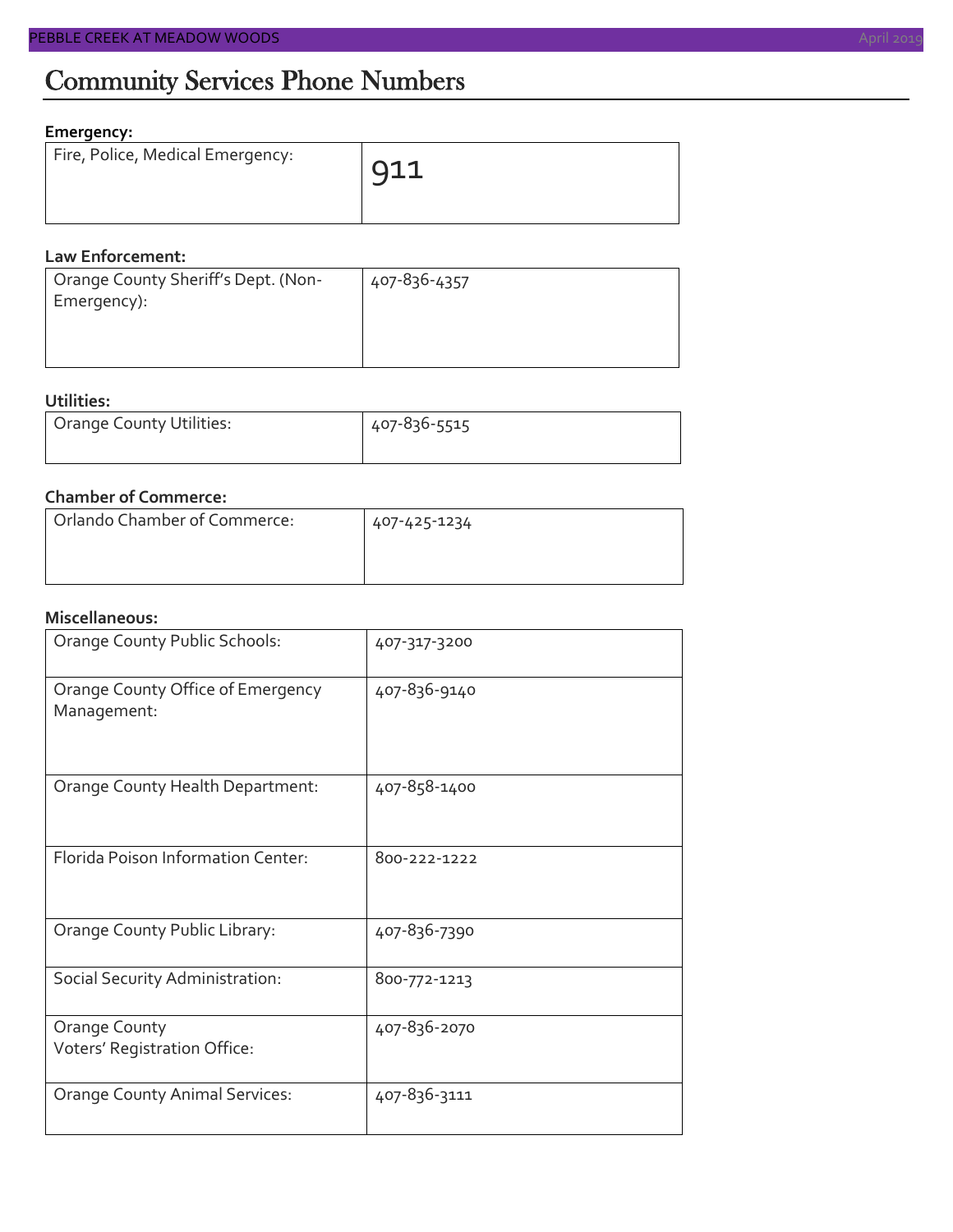#### **PEBBLE CREEK AT MEADOW WOODS HOMEOWNERS' ASSOCIATION, INC.** MAIL OR EMAIL FORM TO: 9419 Tradeport Drive, Orlando, FL 32827

PHONE: 407-251-2200 FAX: 800-759-1820 EMAIL: [info@dwdpm.com](mailto:info@dwdpm.com)

#### **ARCHITECTURAL REVIEW BOARD (ARB) APPLICATION**

|              | Tenant Name: The contract of the contract of the contract of the contract of the contract of the contract of the contract of the contract of the contract of the contract of the contract of the contract of the contract of t |                                                                                                                   |                                        |                                                                                                                                       |  |
|--------------|--------------------------------------------------------------------------------------------------------------------------------------------------------------------------------------------------------------------------------|-------------------------------------------------------------------------------------------------------------------|----------------------------------------|---------------------------------------------------------------------------------------------------------------------------------------|--|
|              |                                                                                                                                                                                                                                |                                                                                                                   |                                        |                                                                                                                                       |  |
|              | Mailing Address: _______________                                                                                                                                                                                               |                                                                                                                   |                                        |                                                                                                                                       |  |
|              |                                                                                                                                                                                                                                |                                                                                                                   | _ E-mail: ____________________________ |                                                                                                                                       |  |
|              |                                                                                                                                                                                                                                |                                                                                                                   |                                        | In Accordance with the Declaration of Covenants, Conditions and Restrictions and the Association's Rule and Requlations, Installation |  |
|              | must conform to this approval and the Association's quidelines.                                                                                                                                                                |                                                                                                                   |                                        |                                                                                                                                       |  |
|              |                                                                                                                                                                                                                                | I hereby request consent to make the following changes, alteration, renovations and /or additions to my property. |                                        |                                                                                                                                       |  |
| () Fence     | () Swimming Pool () Lawn Ornament () Screen Enclosure                                                                                                                                                                          |                                                                                                                   | () Landscaping                         |                                                                                                                                       |  |
| () Patio     | () Exterior Color                                                                                                                                                                                                              | () Lawn Replacement                                                                                               |                                        |                                                                                                                                       |  |
| Description: |                                                                                                                                                                                                                                |                                                                                                                   |                                        |                                                                                                                                       |  |

Attach two (2) copies of the property survey that shows the locations of the proposed change, alteration, renovation or addition.

\_\_\_\_\_\_\_\_\_\_\_\_\_\_\_\_\_\_\_\_\_\_\_\_\_\_\_\_\_\_\_\_\_\_\_\_\_\_\_\_\_\_\_\_\_\_\_\_\_\_\_\_\_\_\_\_\_\_\_\_\_\_\_\_\_\_\_\_\_\_\_\_\_\_\_\_\_\_\_\_\_\_\_\_\_\_\_\_\_\_\_

Attach two (2) drawings of your plan(s). Attach two (2) color samples, if applicable.

#### **NOTE: Applications submitted by fax or without two (2) copies of the survey, drawing, or color sample will be considered incomplete. If an application is incomplete, it will not be processed and will be returned to you.**

I hereby understand and agree to the following conditions.

- 1. No work will begin until written approval is received from the Association. You have 60 days from the approval date to complete the work. If not, then you must reapply for ARB approval.
- 2. All work will be done expeditiously once commenced and will be done in a professional manner by a licensed contractor or myself.
- 3. All work will be performed timely and in a manner that will minimize interference and inconvenience to other residents.
- 4. I assume all liability and will be responsible for any and all damages to other lots and/or common area, which may result from performance of this work.
- 5. I will be responsible for the conduct of all persons, agents, contractors, subcontractors and employees who are connected with this work.
- 6. I am responsible for complying with all applicable federal, state and local laws, codes, regulations and requirements in connection with this work. I will obtain any necessary governmental permits and approval for the work.
- 7. Upon receipt DWD Professional Management, LLC will forward the ARB Application to the Association. A decision by the Association may take up to 30 days. I will be notified in writing when the application is either approved or denied.

ALL HOMEOWNERS ARE RESPONSIBLE FOR FOLLOWING THE RULES AND GUIDELINES OF THEIR ASSOCIATION WHEN MAKING ANY EXTERIOR MODIFICATIONS.

| Signature of C<br>: ()wner(s) |  |
|-------------------------------|--|
|-------------------------------|--|

| <b>DO Not Write Below This Line</b>                                        |             |                  |                 |  |  |
|----------------------------------------------------------------------------|-------------|------------------|-----------------|--|--|
| This Application is hereby:                                                | () Approved | ( ) Denied       |                 |  |  |
|                                                                            |             |                  |                 |  |  |
|                                                                            |             |                  |                 |  |  |
|                                                                            |             |                  |                 |  |  |
|                                                                            |             |                  |                 |  |  |
| <b>Date Received</b><br><u> 1989 - John Stein, Amerikaansk politiker (</u> |             | Mailed to Assoc. | Mailed to Owner |  |  |